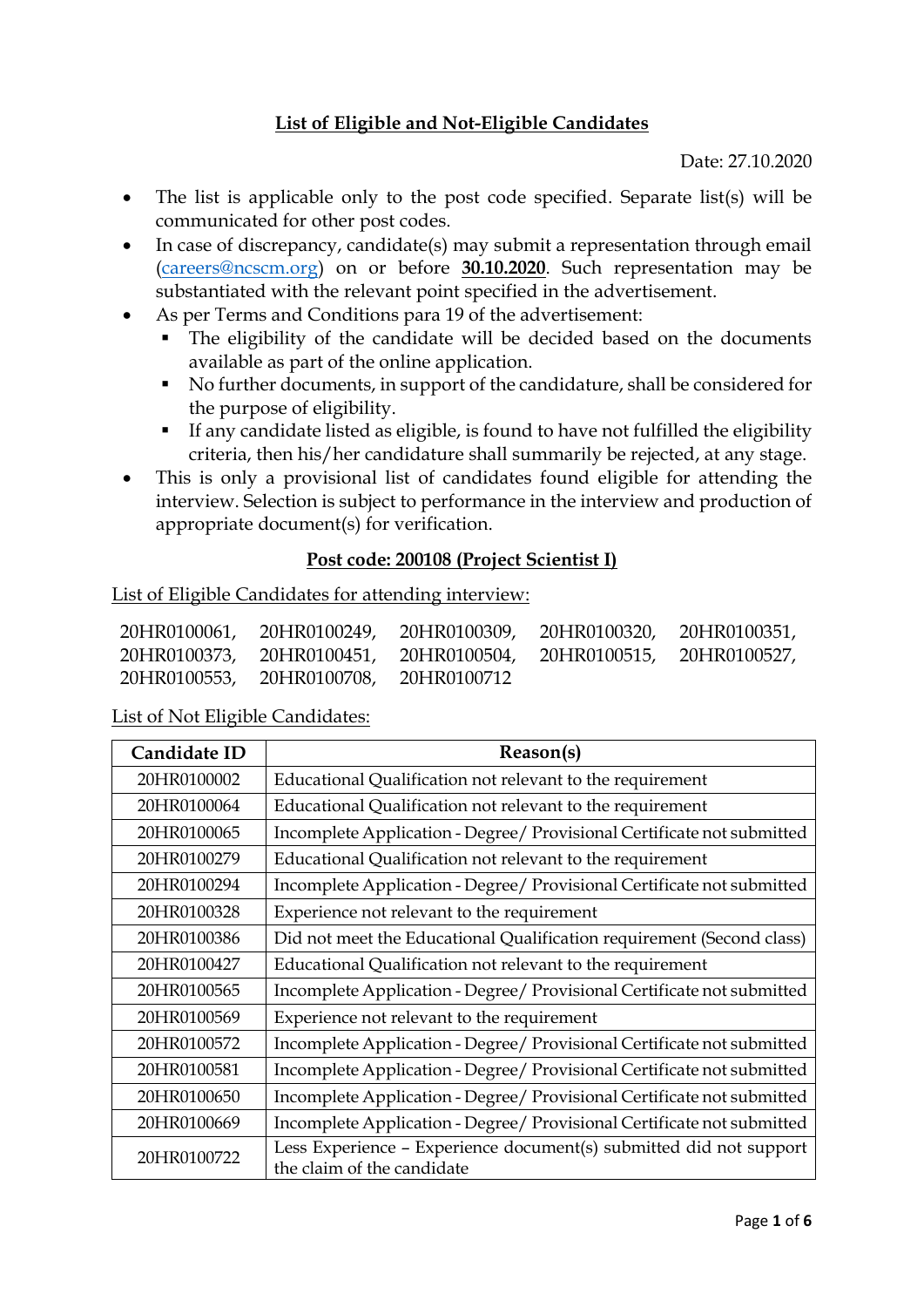## **Post code: 200109 (Project Associate II)**

List of Eligible Candidates for attending interview:

| 20HR0100079, | 20HR0100188, | 20HR0100282, | 20HR0100309, | 20HR0100332, |
|--------------|--------------|--------------|--------------|--------------|
| 20HR0100384, | 20HR0100385, | 20HR0100406, | 20HR0100438, | 20HR0100559  |

List of Not Eligible Candidates:

| Candidate ID | <b>Remarks</b>                                                         |
|--------------|------------------------------------------------------------------------|
| 20HR0100040  | Duplicate of Candidate ID: 20HR0100041                                 |
| 20HR0100041  | Educational Qualification not relevant to the requirement              |
| 20HR0100056  | Educational Qualification not relevant to the requirement              |
| 20HR0100148  | Incomplete Application - Degree/ Provisional Certificate not submitted |
| 20HR0100196  | Incomplete Application - Educational document did not support First    |
|              | class                                                                  |
| 20HR0100228  | Experience not relevant to the requirement                             |
| 20HR0100274  | Incomplete Application - Experience document not submitted             |
| 20HR0100328  | Experience not relevant to the requirement                             |
| 20HR0100468  | Experience not relevant to the requirement                             |
| 20HR0100550  | Experience not relevant to the requirement                             |
| 20HR0100590  | Experience not relevant to the requirement                             |
| 20HR0100725  | Experience not relevant to the requirement                             |

## **Post Code: 200115 (Project Scientist II)**

List of Eligible Candidates for attending interview:

20HR0100049, 20HR0100060, 20HR0100410, 20HR0100454, 20HR0100640 20HR0100737

| Candidate ID | <b>Remarks</b>                                                                                                                                                                                                                                            |
|--------------|-----------------------------------------------------------------------------------------------------------------------------------------------------------------------------------------------------------------------------------------------------------|
| 20HR0100003  | Incomplete Application - Degree / Provisional Certificate not submitted                                                                                                                                                                                   |
| 20HR0100021  | Sociology - Did not meet the educational requirement (Second class)<br>1.<br>MCA - Educational Qualification not relevant to the requirement<br>2.                                                                                                        |
| 20HR0100077  | Incomplete Application - Degree/ Provisional Certificate not submitted                                                                                                                                                                                    |
| 20HR0100218  | Sociology - Did not meet the educational requirement (Second class)<br>MSW - Incomplete Application - Degree/ Provisional Certificate not<br>submitted<br>3. M.Sc (Environment Management) - Educational Qualification not<br>relevant to the requirement |
| 20HR0100272  | Less Experience - Experience document(s) submitted did not support the<br>claim of the candidate                                                                                                                                                          |
| 20HR0100278  | Incomplete Application - Degree / Provisional Certificate not submitted                                                                                                                                                                                   |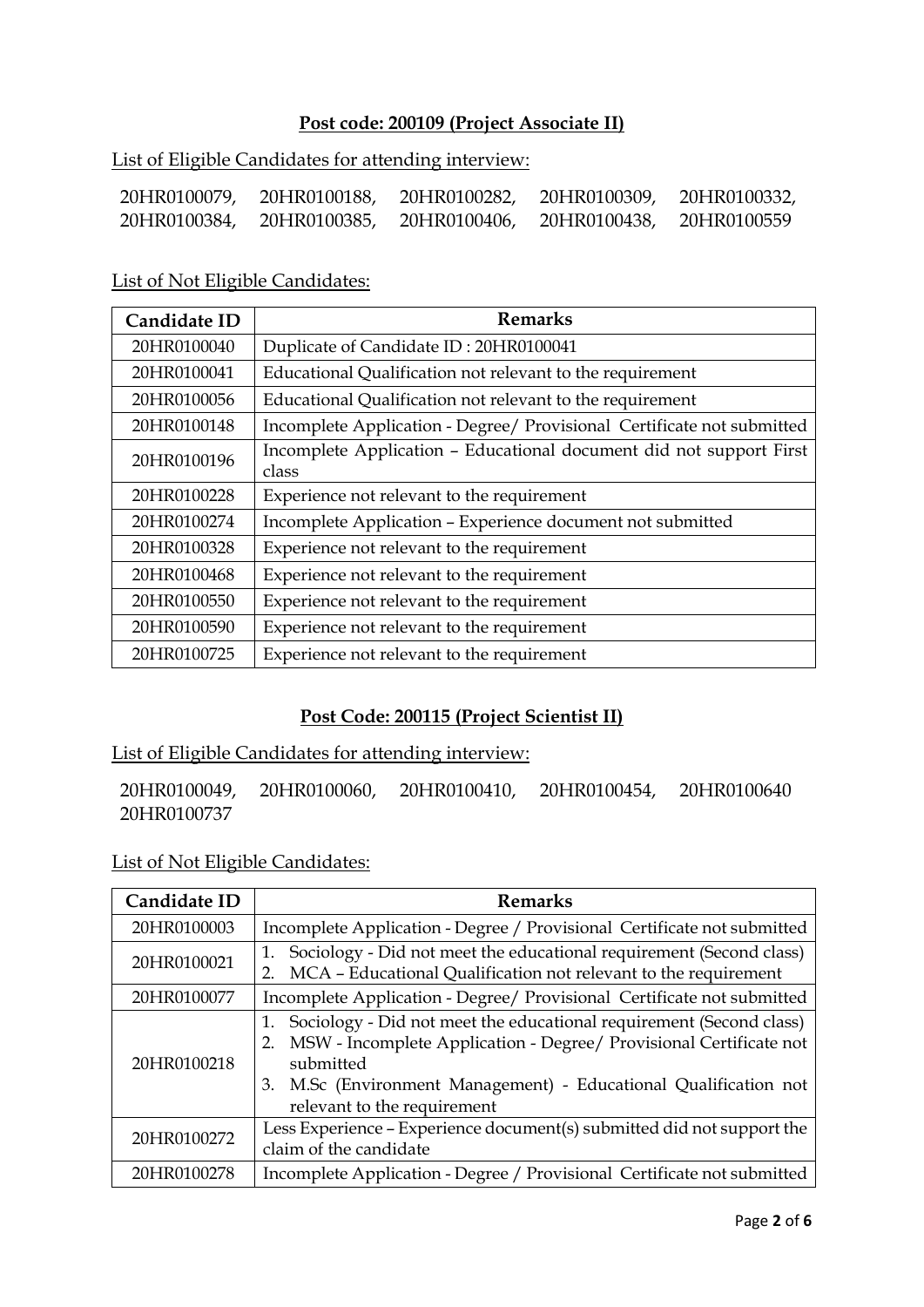| Candidate ID | <b>Remarks</b>                                                                                   |
|--------------|--------------------------------------------------------------------------------------------------|
| 20HR0100462  | Incomplete Application - Degree / Provisional Certificate not submitted                          |
| 20HR0100466  | Incomplete Application - Degree / Provisional Certificate not submitted                          |
| 20HR0100552  | Experience not relevant to the requirement                                                       |
| 20HR0100591  | Less Experience - Experience document(s) submitted did not support the<br>claim of the candidate |
| 20HR0100643  | Educational Qualification not relevant to the requirement                                        |

## **Post Code: 200116 (Project Scientist I)**

List of Eligible Candidates for attending interview:

| 20HR0100062, |                          | 20HR0100252, 20HR0100272, 20HR0100389, 20HR0100410, |  |
|--------------|--------------------------|-----------------------------------------------------|--|
| 20HR0100444, | 20HR0100640, 20HR0100632 |                                                     |  |

## List of Not Eligible Candidates:

| Candidate ID | <b>Remarks</b>                                                                                                                                     |
|--------------|----------------------------------------------------------------------------------------------------------------------------------------------------|
| 20HR0100021  | Sociology - Did not meet the educational requirement (Second class)<br>1.<br>MCA - Educational Qualification not relevant to the requirement<br>2. |
| 20HR0100077  | Incomplete Application - Degree / Provisional Certificate not submitted                                                                            |
| 20HR0100393  | Validity of the reservation certificate is found hidden                                                                                            |
| 20HR0100450  | Reservation certificate does not possess current validity                                                                                          |
| 20HR0100500  | Did not meet the educational requirement (Second class)                                                                                            |
| 20HR0100591  | Less Experience - Experience document(s) submitted did not support the<br>claim of the candidate                                                   |

## **Post Code: 200117 (Project Associate III)**

List of Eligible Candidates for attending interview:

|                          | 20HR0100004, 20HR0100049, 20HR0100342, 20HR0100389, 20HR0100393, |  |
|--------------------------|------------------------------------------------------------------|--|
|                          | 20HR0100444, 20HR0100450, 20HR0100454, 20HR0100624, 20HR0100632, |  |
| 20HR0100670, 20HR0100675 |                                                                  |  |

| Candidate ID | <b>Remarks</b>                                                          |
|--------------|-------------------------------------------------------------------------|
| 20HR0100046  | Incomplete Application - Degree / Provisional Certificate not submitted |
| 20HR0100101  | Educational Qualification not relevant to the requirement               |
| 20HR0100236  | Incomplete Application - Degree / Provisional Certificate not submitted |
| 20HR0100241  | Incomplete Application - Degree / Provisional Certificate not submitted |
| 20HR0100266  | Less Experience - Experience document(s) submitted did not support the  |
|              | claim of the candidate                                                  |
| 20HR0100278  | Incomplete Application - Degree / Provisional Certificate not submitted |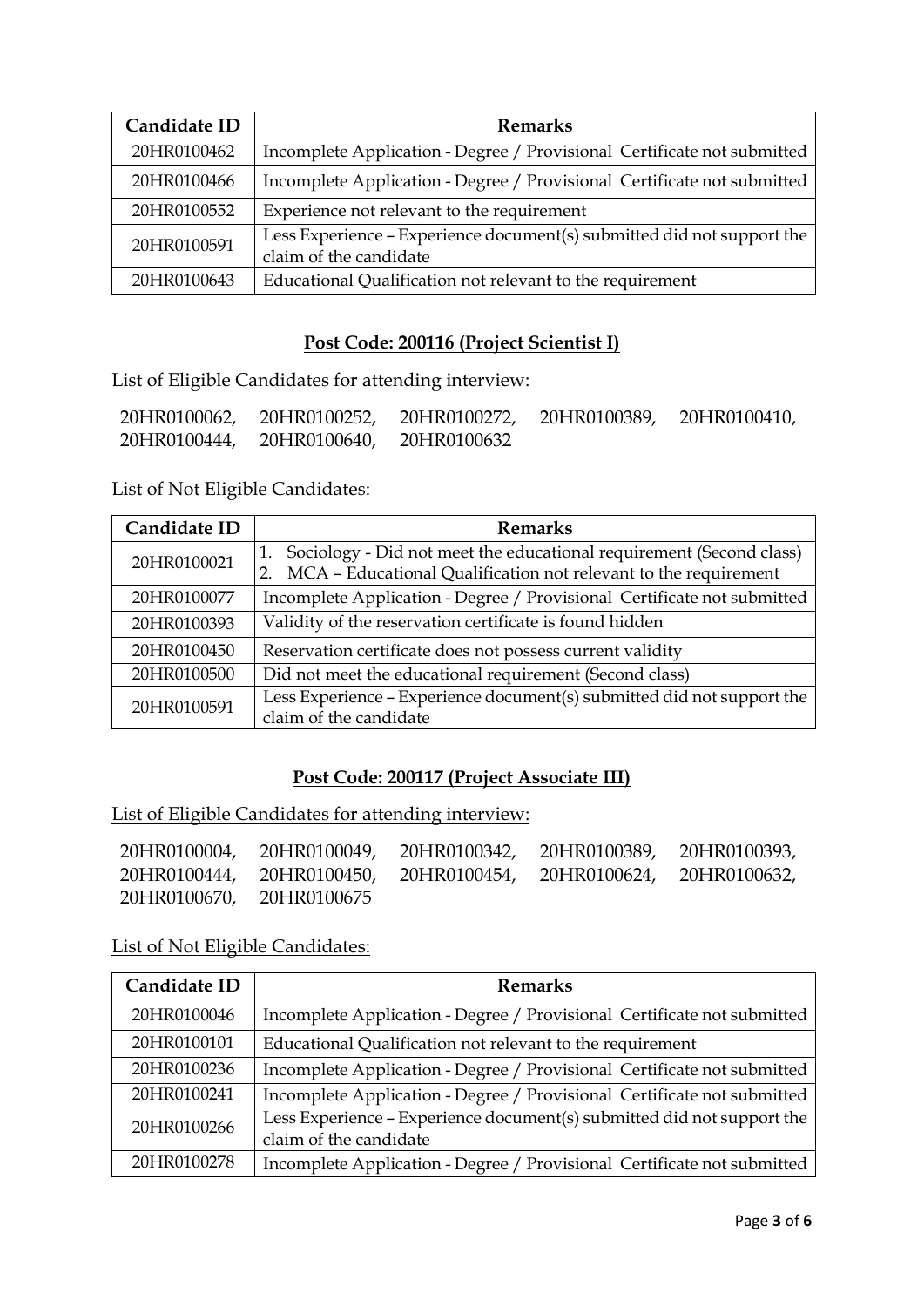| Candidate ID | <b>Remarks</b>                                                                                          |
|--------------|---------------------------------------------------------------------------------------------------------|
| 20HR0100331  | Incomplete Application - Experience document(s) submitted did not<br>support the claim of the candidate |
| 20HR0100341  | Incomplete Application - Degree / Provisional Certificate not submitted                                 |
| 20HR0100462  | Incomplete Application - Degree / Provisional Certificate not submitted                                 |
| 20HR0100500  | Did not meet the educational requirement (Second class)                                                 |
| 20HR0100514  | Less Experience - Experience document(s) submitted did not support the<br>claim of the candidate        |
| 20HR0100564  | Less Experience – Experience document(s) submitted did not support the<br>claim of the candidate        |
| 20HR0100575  | Did not meet the educational requirement (Second class)                                                 |
| 20HR0100643  | Educational Qualification not relevant to the requirement                                               |
| 20HR0100719  | Incomplete Application - Degree / Provisional Certificate not submitted                                 |
| 20HR0100731  | Incomplete Application - Degree / Provisional Certificate not submitted                                 |

## **Post Code: 200118 (Project Associate I)**

List of Eligible Candidates for attending interview:

20HR0100537, 20HR0100624

## List of Not Eligible Candidates:

| Candidate ID | <b>Remarks</b>                                                          |
|--------------|-------------------------------------------------------------------------|
| 20HR0100005  | Incomplete Application - Degree / Provisional Certificate not submitted |
| 20HR0100054  | Incomplete Application - Degree / Provisional Certificate not submitted |
| 20HR0100110  | Educational Qualification not relevant to the requirement               |
| 20HR0100131  | Educational Qualification not relevant to the requirement               |
| 20HR0100158  | Incomplete Application - Degree / Provisional Certificate not submitted |
| 20HR0100194  | Incomplete Application - Degree / Provisional Certificate not submitted |
| 20HR0100236  | Incomplete Application - Degree / Provisional Certificate not submitted |
| 20HR0100241  | Incomplete Application - Degree / Provisional Certificate not submitted |
| 20HR0100374  | Duplicate of Candidate ID: 20HR0100158                                  |
| 20HR0100440  | Incomplete Application - Degree / Provisional Certificate not submitted |
| 20HR0100731  | Incomplete Application - Degree / Provisional Certificate not submitted |

#### **Post Code: 200119 (Project Scientist I)**

List of Eligible Candidates for attending interview:

20HR0100155, 20HR0100357, 20HR0100395, 20HR0100398, 20HR0100451, 20HR0100460, 20HR0100600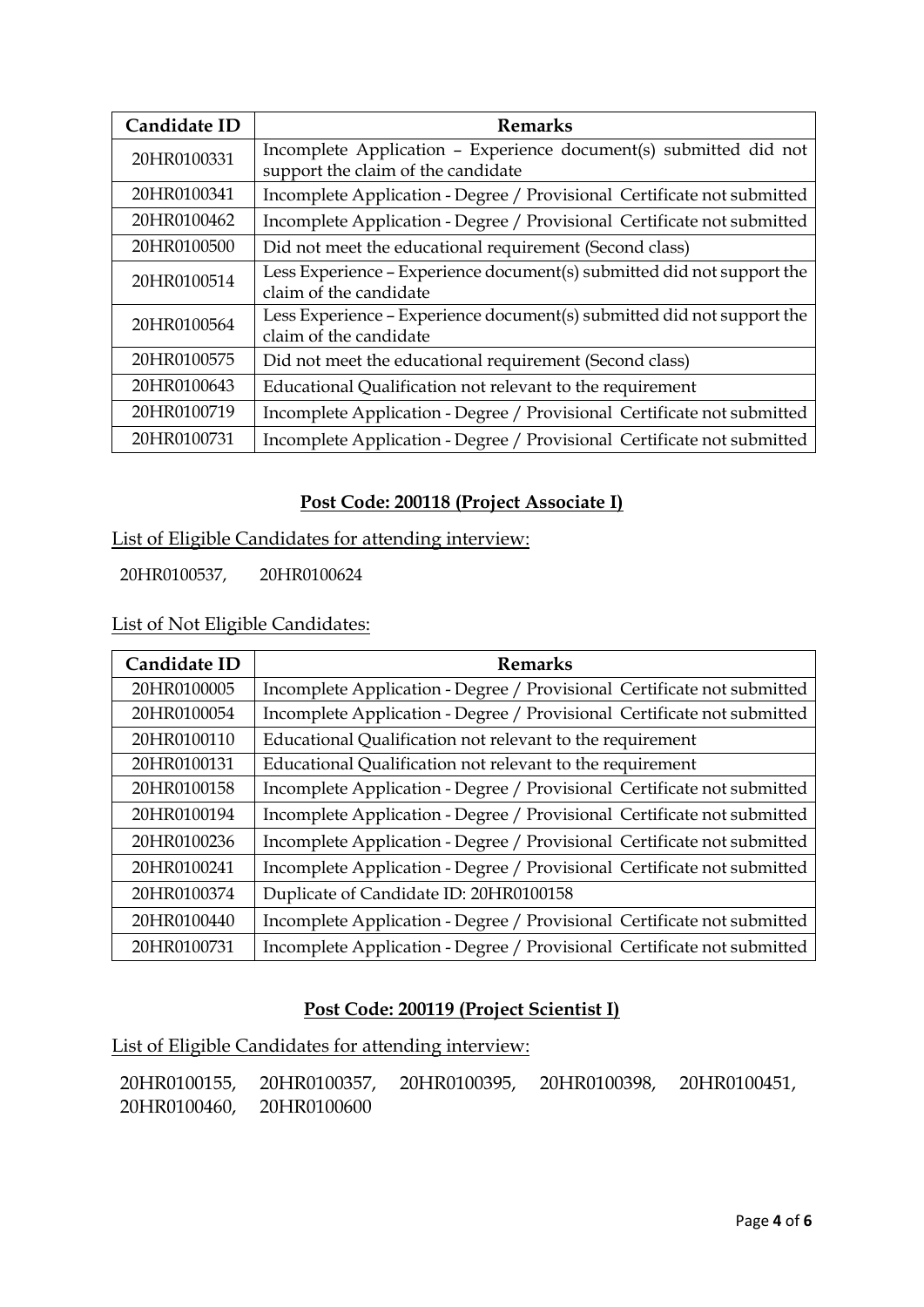List of Not Eligible Candidates:

| Candidate ID | <b>Remarks</b>                                                                     |
|--------------|------------------------------------------------------------------------------------|
| 20HR0100016  | Incomplete Application - Degree / Provisional Certificate not submitted            |
| 20HR0100025  | Educational Qualification not relevant to the requirement                          |
| 20HR0100112  | Incomplete Application - Degree / Provisional Certificate not submitted            |
| 20HR0100167  | Incomplete Application - Degree / Provisional Certificate not submitted            |
| 20HR0100334  | Experience not relevant to the requirement                                         |
| 20HR0100406  | Less experience when compared to the requirement - PhD and work are<br>overlapping |
| 20HR0100572  | Incomplete Application - Degree / Provisional Certificate not submitted            |
| 20HR0100680  | Incomplete Application - Degree / Provisional Certificate not submitted            |
| 20HR0100729  | Experience not relevant to the requirement                                         |

# **Post Code: 200120 (Project Associate I)**

List of Eligible Candidates for attending interview:

| 20HR0100260, | 20HR0100282, 20HR0100321, 20HR0100332, |             | 20HR0100408, |
|--------------|----------------------------------------|-------------|--------------|
| 20HR0100438, | 20HR0100457,                           | 20HR0100664 |              |

| Candidate ID | <b>Remarks</b>                                                          |
|--------------|-------------------------------------------------------------------------|
| 20HR0100007  | Did not meet the educational requirement (Bachelor's degree)            |
| 20HR0100072  | Incomplete Application - Degree / Provisional Certificate not submitted |
| 20HR0100073  | Incomplete Application - Degree / Provisional Certificate not submitted |
| 20HR0100087  | Did not meet the educational requirement (Bachelor's degree)            |
| 20HR0100138  | Experience not relevant to the requirement                              |
| 20HR0100148  | Incomplete Application - Degree / Provisional Certificate not submitted |
| 20HR0100163  | Not submitted relevant document in support of Experience                |
| 20HR0100186  | Educational Qualification not relevant to the requirement               |
| 20HR0100191  | Incomplete Application - Degree / Provisional Certificate not submitted |
| 20HR0100230  | Experience not relevant to the requirement                              |
| 20HR0100280  | Incomplete Application - Degree / Provisional Certificate not submitted |
| 20HR0100372  | Experience not relevant to the requirement                              |
| 20HR0100378  | Did not meet the minimum experience requirement                         |
| 20HR0100380  | Did not meet the minimum experience requirement                         |
| 20HR0100418  | Experience not relevant to the requirement                              |
| 20HR0100464  | Experience not relevant to the requirement                              |
| 20HR0100532  | Experience not relevant to the requirement                              |
| 20HR0100574  | Did not meet the minimum experience requirement                         |
| 20HR0100588  | Duplicate of Candidate ID: 20HR0100664                                  |